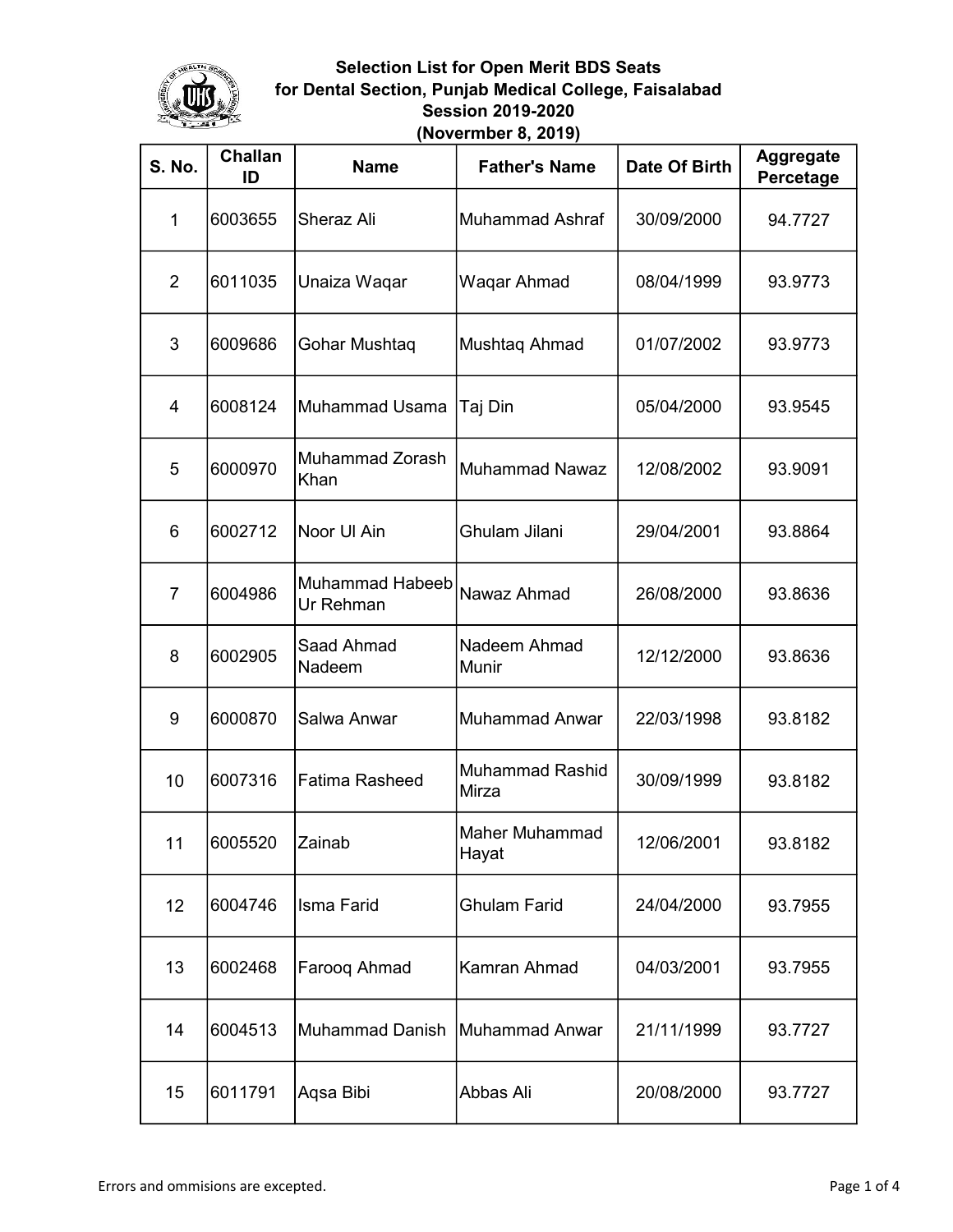

| <b>S. No.</b> | Challan<br>ID | <b>Name</b>                    | <b>Father's Name</b>         | Date Of Birth | <b>Aggregate</b><br>Percetage |
|---------------|---------------|--------------------------------|------------------------------|---------------|-------------------------------|
| 16            | 6003056       | <b>Anum Nazir</b>              | Nazir Ahmad Shad             | 15/01/2001    | 93.7727                       |
| 17            | 6007765       | Noor-Ul-Sabah                  | Asif Naeem                   | 20/10/1999    | 93.7500                       |
| 18            | 6009890       | Sania Tariq                    | <b>Tariq Maqsood</b>         | 10/04/2000    | 93.7500                       |
| 19            | 6011787       | <b>Mohammad Ahmad</b><br>Raza  | <b>Mohammad Arif</b>         | 15/04/2001    | 93.7500                       |
| 20            | 6009659       | <b>Muhammad Talha</b>          | Muhammad Khalid              | 07/10/2000    | 93.7273                       |
| 21            | 6009761       | Zoha Amjad                     | Amjad Rafiq                  | 17/09/2001    | 93.7273                       |
| 22            | 6006264       | Ayesha Shams<br>Pervez         | <b>Shams Pervez</b><br>Ahmad | 15/08/2000    | 93.6818                       |
| 23            | 6003946       | Hafsa Afzal                    | Muhammad Afzal<br>Khan       | 03/10/2000    | 93.6818                       |
| 24            | 6015391       | Eesha Taimur                   | <b>Taimur Yaqoob</b>         | 13/11/2000    | 93.6818                       |
| 25            | 6001006       | <b>Muhammad Saad</b>           | <b>Abdul Malik</b>           | 04/02/2001    | 93.6818                       |
| 26            | 6000647       | <b>Smak Ahmed</b>              | Ilftikhar Ahmad              | 24/09/2001    | 93.6818                       |
| 27            | 6002645       | Simrah                         | <b>Muhammad Yousaf</b>       | 01/05/2001    | 93.6591                       |
| 28            | 6014997       | laman Akhter                   | M Ramzan Akhter              | 20/09/2001    | 93.6364                       |
| 29            | 6007268       | <b>Muhammad Abrar</b><br>Qadir | Saif Ullah Khan              | 10/03/2002    | 93.6364                       |
| 30            | 6003763       | Shanzay Yasin                  | Muhammad Yasin               | 26/08/2001    | 93.6136                       |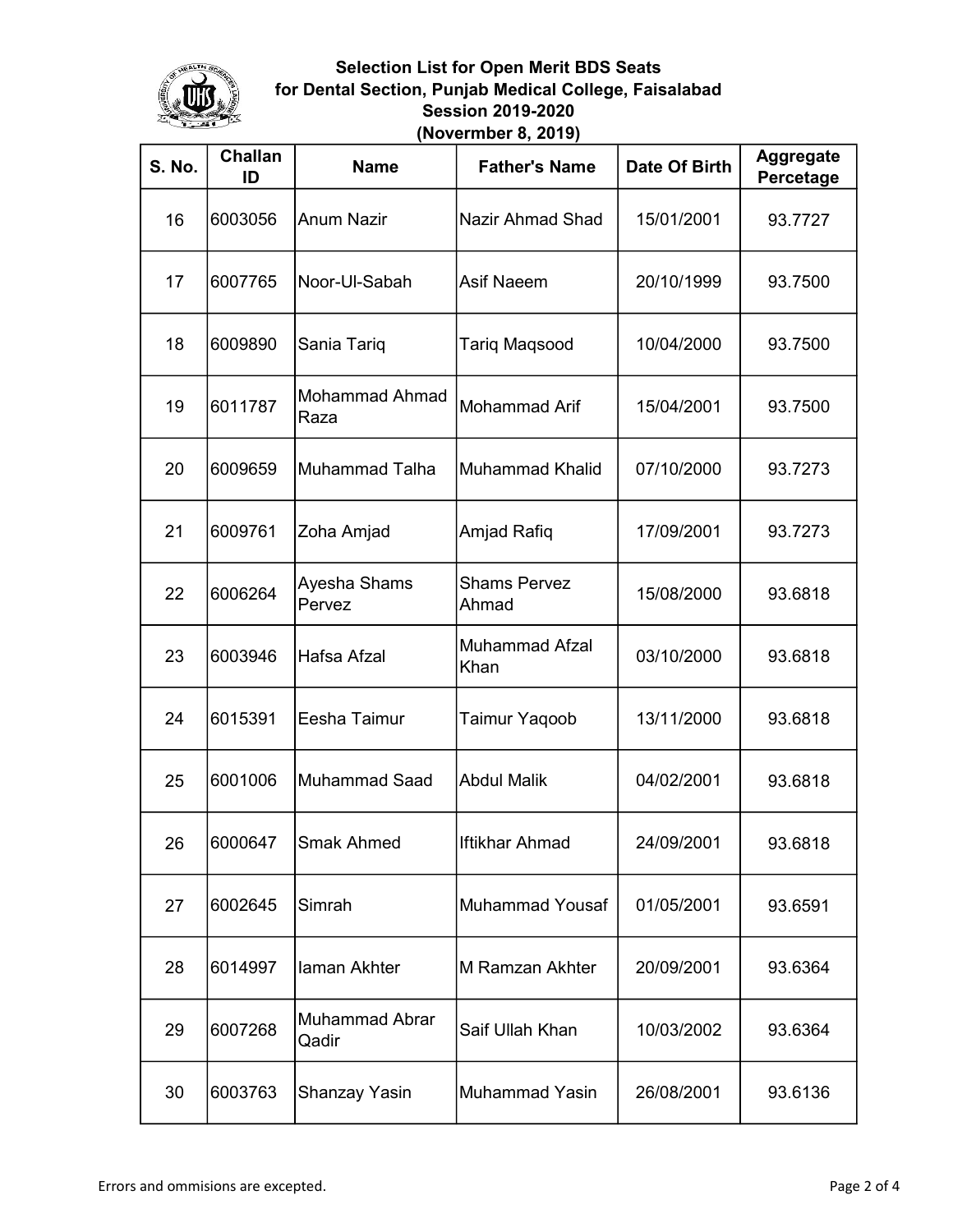

| <b>S. No.</b> | Challan<br>ID | <b>Name</b>                              | <b>Father's Name</b>      | Date Of Birth | <b>Aggregate</b><br>Percetage |
|---------------|---------------|------------------------------------------|---------------------------|---------------|-------------------------------|
| 31            | 6000326       | Tamseela Touseef                         | <b>Khalid Mehmood</b>     | 01/04/2002    | 93.5909                       |
| 32            | 6006211       | <b>Muhammad Usman</b>                    | Muhammad Aslam            | 12/02/2000    | 93.5682                       |
| 33            | 6000772       | Hurma Gulzar                             | <b>Gulzar Ahmad</b>       | 26/04/2000    | 93.5682                       |
| 34            | 6006980       | Aamina Masud                             | <b>Masud Ahmed</b>        | 13/05/2000    | 93.5682                       |
| 35            | 6004865       | Laiba Perveen                            | Intazar Ahmad             | 25/12/2001    | 93.5682                       |
| 36            | 6009111       | Kashaf Farooq                            | Faroog Ali                | 20/10/1999    | 93.5455                       |
| 37            | 6005303       | <b>Sheraz Akhtar</b>                     | Muhammad Akhtar           | 26/10/2000    | 93.5455                       |
| 38            | 6002935       | Haseeb Ahmed                             | Zahid Iqbal Bajwa         | 14/11/2002    | 93.5455                       |
| 39            | 6005988       | Muhammad<br>Abdullah Bin Khalid          | Muhammad Khalid<br>lqbal  | 01/12/1999    | 93.5227                       |
| 40            | 6000375       | Aqsa Arshad                              | <b>Arshad Ali Tahir</b>   | 05/02/2000    | 93.5227                       |
| 41            | 6009537       | Syeda Anum Fatima Syed Muzaffar<br>Naqvi | Faheem Naqvi              | 04/03/2001    | 93.5227                       |
| 42            | 6013398       | Alishibah Bano                           | <b>Bashir Ahmad</b>       | 23/10/2001    | 93.5227                       |
| 43            | 6003124       | Muhammad<br><b>Muzzammil Mohsin</b>      | Muhammad Mohsin<br>Shoaib | 21/11/2001    | 93.5227                       |
| 44            | 6006261       | Nimra Bint E Aziz                        | Syed Aziz Ur<br>Rehman    | 25/12/1998    | 93.5000                       |
| 45            | 6007059       | Narmeen Nadeem                           | Nadeem Qasmi              | 14/03/1999    | 93.5000                       |